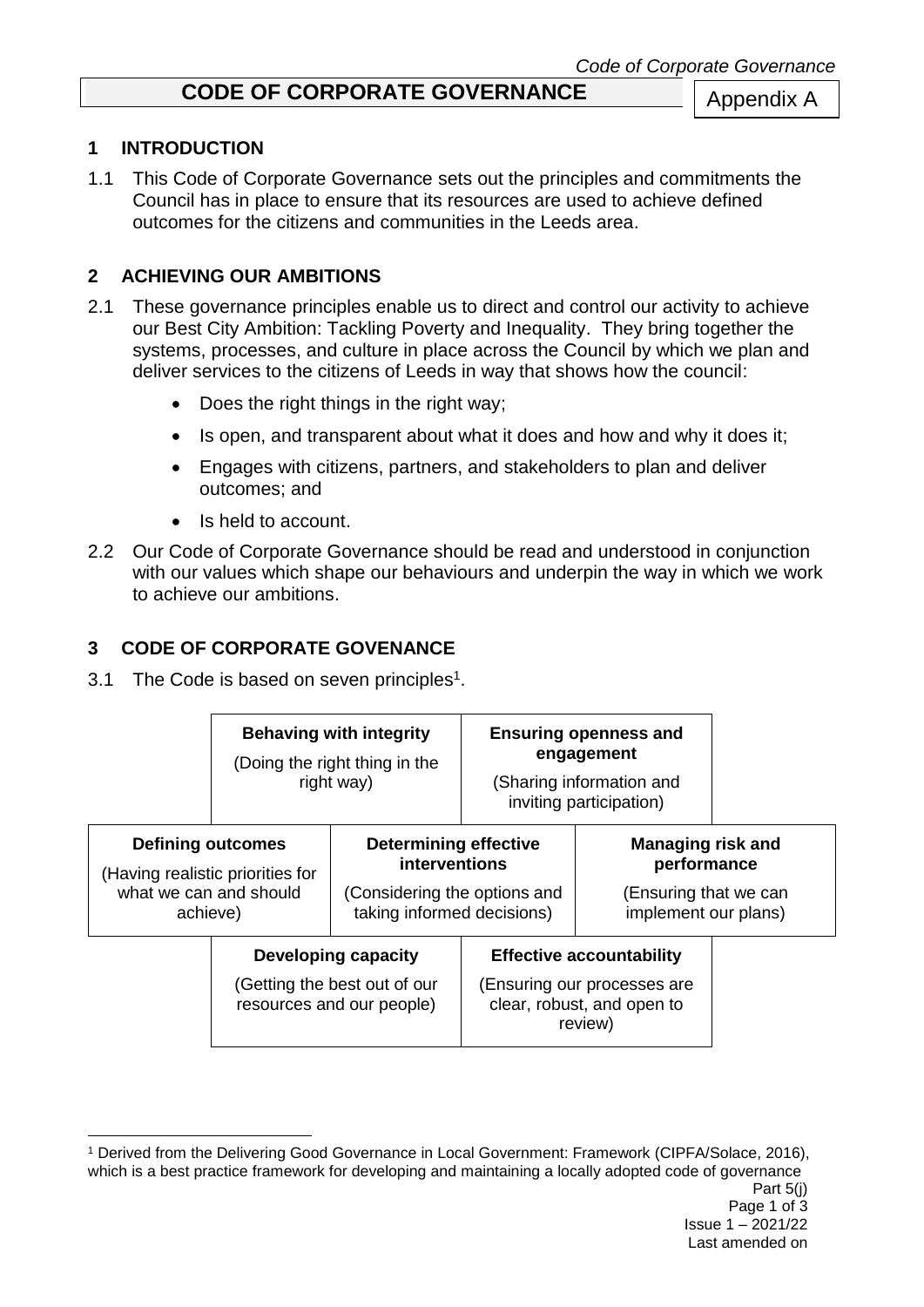3.2 Each principle is supported by the commitments set out below:

| <b>Principle</b>                                                              | <b>Commitment</b>                                                                                                                                                                                                 |
|-------------------------------------------------------------------------------|-------------------------------------------------------------------------------------------------------------------------------------------------------------------------------------------------------------------|
| <b>Behaving with</b><br>integrity:                                            | We are committed to ethical governance and will embed our<br>values and use them as the basis for planning and implementing<br>services, and have clear and enforced codes of conduct for<br>Members and officers |
| We will behave with<br>integrity,<br>demonstrating strong                     | We will work with partners and providers to ensure that they<br>share our ethical standards                                                                                                                       |
| commitment to ethical<br>values, and<br>respecting the rule of                | We will abide by the rule of law and will act in accordance with<br>the legal and regulatory framework, dealing effectively with any<br>breach                                                                    |
| law                                                                           | We will have a zero-tolerance approach to corruption and<br>misuse of power                                                                                                                                       |
|                                                                               |                                                                                                                                                                                                                   |
| <b>Ensuring openness</b>                                                      | We are committed to a culture of openness and will be<br>transparent in our decision making                                                                                                                       |
| and engagement:<br>We will ensure<br>openness and<br>comprehensive            | We will use appropriate means to consult and engage with<br>service users, local communities, and stakeholders to inform our<br>activity                                                                          |
| stakeholder<br>engagement                                                     | We will develop formal and informal partnerships to ensure<br>efficient use of resources and sustainable achievement of<br>outcomes                                                                               |
|                                                                               |                                                                                                                                                                                                                   |
| <b>Defining outcomes:</b>                                                     | We will maintain a clear strategic plan which sets out our<br>priorities, and the intended outcomes for the citizens and<br>communities of Leeds now and in the future.                                           |
| We will define<br>outcomes in terms of<br>sustainable economic,<br>social and | We will work to deliver our strategic plan in a way that is<br>economically, socially, and environmentally sustainable and<br>demonstrates excellent value for money                                              |
| environmental<br><b>benefits</b>                                              | We will ensure that our services are appropriate to the different<br>needs of citizens and communities and that we deliver fair<br>access to our services                                                         |
|                                                                               |                                                                                                                                                                                                                   |
| <b>Determining effective</b><br>interventions:<br>We will determine the       | We will ensure that decision makers are provided with relevant,<br>timely information to support decisions which are proportionate,<br>sustainable and realistic to meet identified aims and outcomes.            |
| interventions<br>necessary to optimise                                        | We will ensure that our financial planning, and budgeting<br>processes inform, reflect and support our decision making.                                                                                           |
| the achievement of<br>the intended<br>outcomes                                | We will consider best value in respect of all strategic objectives<br>through the delivery of service specific outcomes.                                                                                          |